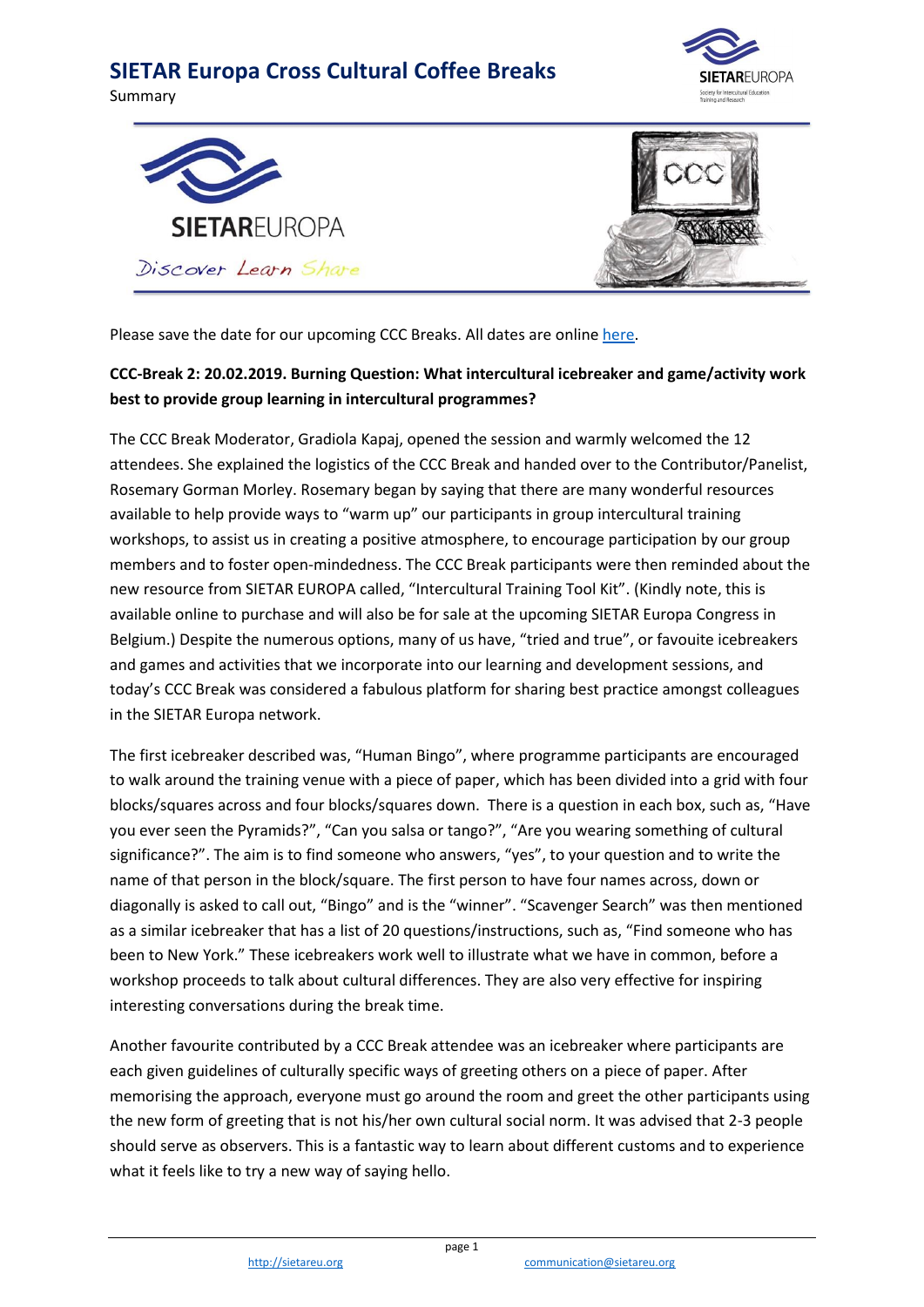

Summary

An additional exercise was shared which works well when a group is divided in two, based on statements such as, "I love pizza." The participants are supposed to guess to which group individuals belong, without speaking. This is a good activity to illustrate the power of first impressions, reading or misreading body language, unconscious bias, etc. The CCC Break participants went on to discuss how powerful an icebreaker exercise can be when people share the history/significance of their name. This can reveal a lot about the individual's culture, as well create a safe space to share some personal information, which can help with relationship building.

Detailed overviews of both BaFa BaFa (invented by Dr. R. Garry Shirts) and Barnga (created by Thiagi Thiagarajan) were provided by attendees and both simulation games were considered favourites by many present. BaFa BaFa divides a group in half and gives the two groups different values, ways of behaving and problem solving. Observers are sent to the other group to try to understand the different culture, including the best way to interact with them. This activity incorporates some of Quinn's Model of "Competing Values". Barnga is a card game where, unknown to the participants, who are not allowed to speak, each table/team has been given different rules. The winning pairs of each round progress to the next table and encounter an unexpected surprise that the game is played differently. The last round sees the pair itself being changed, and now even one's own partner has a different way of thinking. Both of these simulations require time and care with thorough debriefs focusing on what happens when we find ourselves in new environments with different rules, whether it be a new country and cultural environment or new workplace and corporate culture.

A less time consuming exercise, which has many of the same learning points as the games mentioned above, is called, "Working in Unfamiliar Surroundings". The credit for this game was given to Marianne Brandt, who is responsible for the original design, and the modification of this activity, was kindly shared by George Simons. In this exercise, there are 20 simple math equations for the participants to complete as quickly as possible. The challenge is that in the "new country" where they are now working, the minus symbol means to multiply, the divided by symbol means to add, the addition symbol means to divide and the multiplication symbol means to subtract! Additionally, an alternative suggestion to Barnga was a game called CultuRallye, which is available to purchase from Megalog Training Tools. Instead of using a deck of playing cards, participants play with two cubes. There are symbols and numbers on the cubes, and once again, each table has different rules as to how to use the cubes, however, this is not shared with the groups. Talking is also not permitted.

Some tips at the end of today's session included providing culturally themed prizes, where appropriate, for games/activities, if there is a "winner" or "winning team; letting at least two people announce they are first, or they have completed the task, before ending the exercise for all, in case of an error by the first person; giving an option to participants to be an observer (highly recommended), as not everyone enjoys game participation, and there can also be cultural, including religious, reasons for wishing to abstain.

The CCC Break lasted a little longer than 40 minutes, based on the interest displayed by those present.

Thank you to everyone who attended this enjoyable and enlightening session, and a special word of appreciation goes to everyone who shared one of his/her favourite icebreakers, games or activities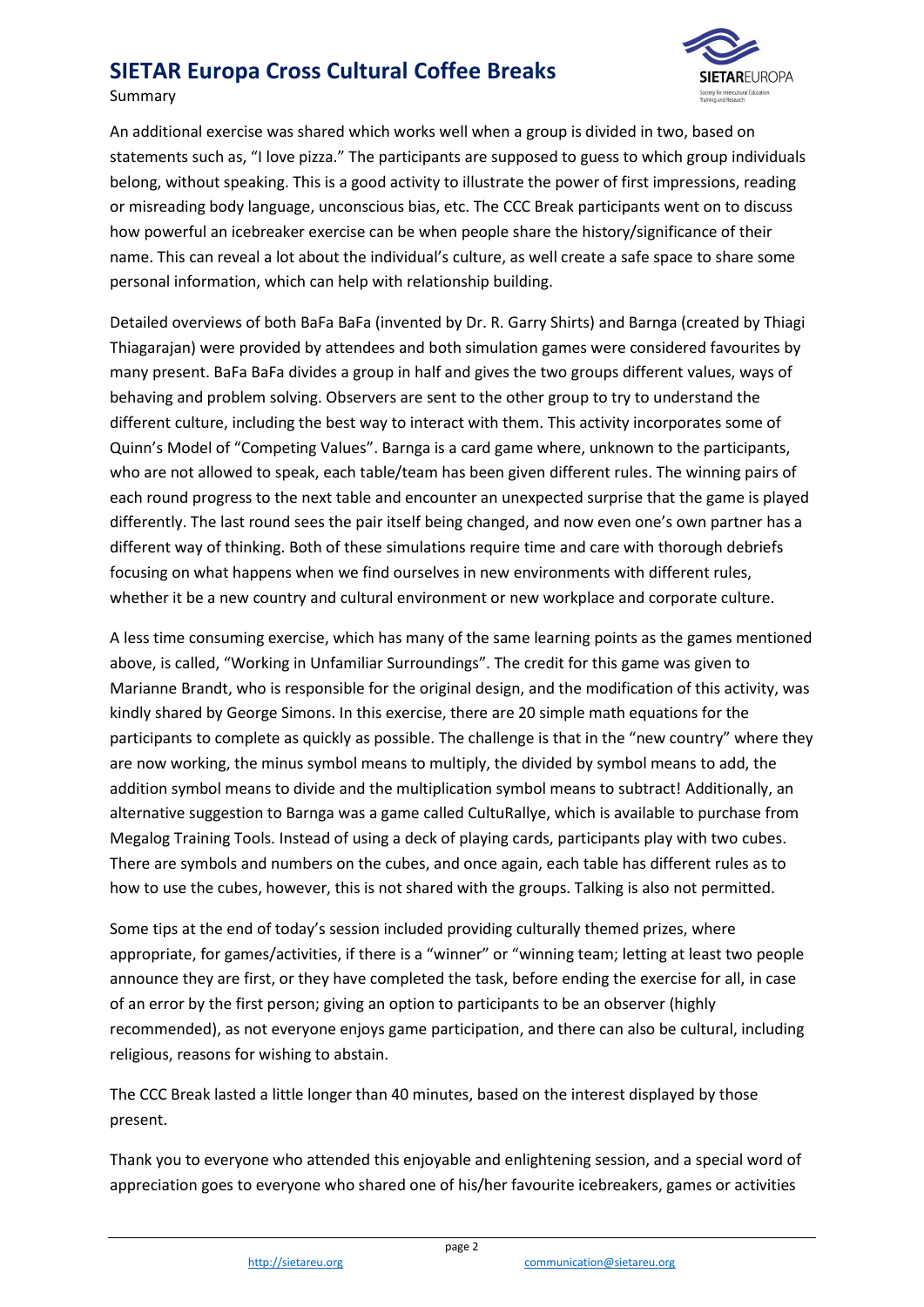Summary



Thanks for this summary of our CCC Break discussion to: